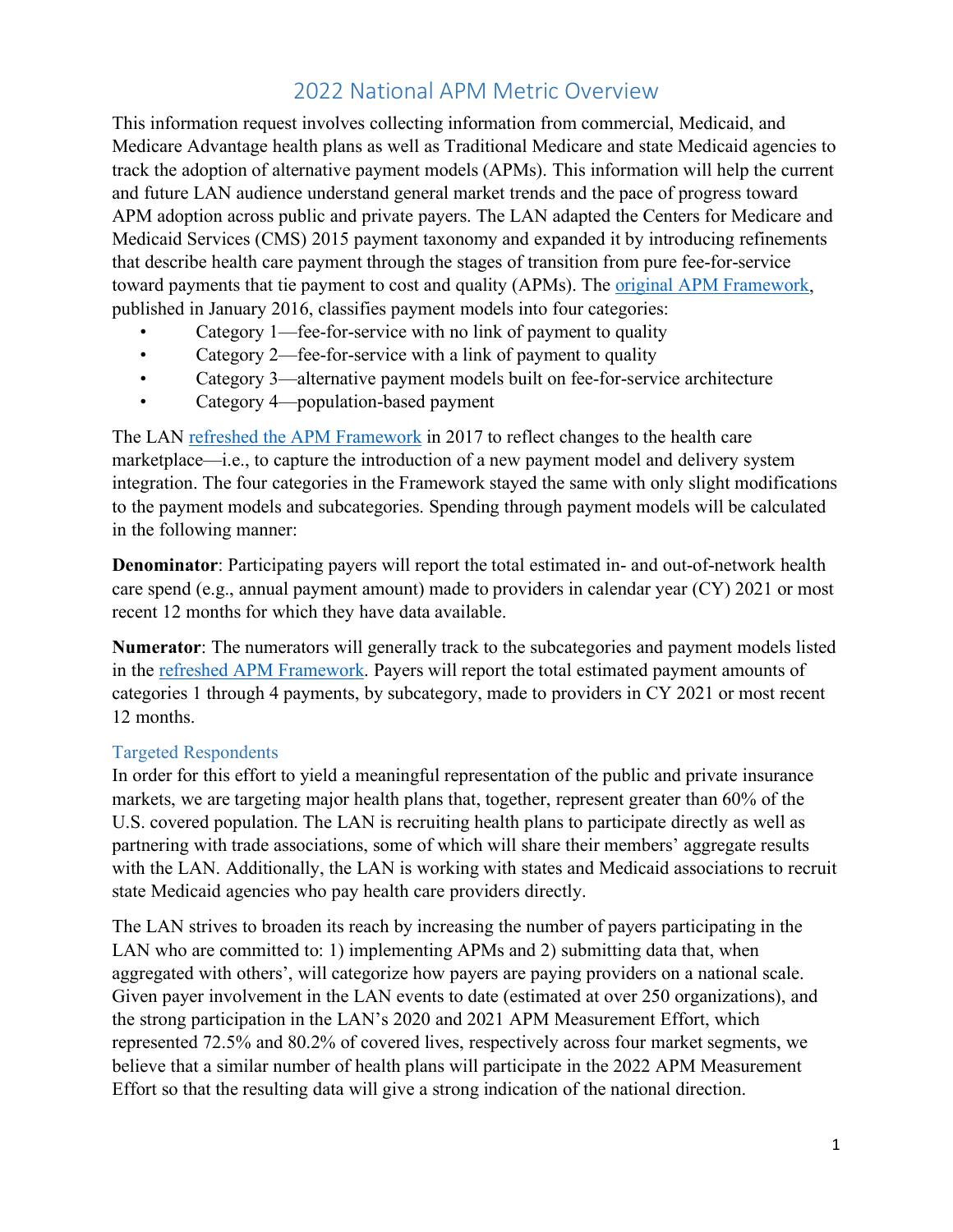### 2022 National APM Metric Overview

Neither a census nor a nationally representative sample is necessary for the purposes of this data collection effort. Rather, we have identified a minimum proportion of the market share (i.e., 60 percent of covered lives) and include as many payers as are necessary to reach that threshold. In effect, this will require recruiting payers across a variety of regions and states, yielding a cohort of health plans and state Medicaid agencies that cover much of the U.S. market. For instance, in addition to the large national insurance companies, we continue to target state-based insurers. We are also working in conjunction with major health plan associations including AHIP, the Blue Cross and Blue Shield Association (BCBSA), Association for Community Affiliated Plans (ACAP), Alliance of Community Health Plans (ACHP), and National Association of Medicaid Directors (NAMD. For example, the LAN and AHIP have fielded a joint survey since 2018 using Qualtrics, an online data collection tool, to gather payment data from participating plans and continue to collaborate annually on the Qualtrics tool to ensure consistency in data collection.

#### APM Data Collection & Reporting

For data collection, we will provide participating health plans and state Medicaid agencies access to an online data collection survey through Qualtrics. The survey includes questions for each of the lines of business—commercial, Medicaid, and/or Medicare Advantage. Health plans will submit data for multiple lines of business, depending on the markets they serve. State Medicaid agencies who pay providers directly and Traditional Medicare will report dollars for a single line of business. The survey will contain specific instructions for each metric, including total spending in these APM programs and the payer's overall health care spending in- and out-ofnetwork (i.e., the "denominator") for each line of business. After the payers submit these data, the LAN will cross check responses to identify whether any data appear to be outliers and require correction. The LAN will aggregate all data submitted, which, together with aggregated data from the trade associations and Traditional Medicare, will quantify the dollars flowing through the categories and subcategories specified in the Refreshed Framework. Note, the LAN plans to ask its direct participants if they are interested in opting in to be publicly recognized for participation in the 2022 Measurement Effort. This will allow the LAN to publicly acknowledge the participation of individual health plans while also protecting their individual data.

At the end of the data collection period and after aggregation and analysis, the LAN plans to report the total number [#] of health plans (commercial and Medicaid MCOs), the total number [#] of state Medicaid agencies, and Traditional Medicare participated in the data collection effort. The LAN also plans to report the number [#] of covered lives represented and approximately the percentage [%] of the total covered population within a given calendar year. In addition, the LAN plans to report the covered lives and percent of the population covered in each market segment (i.e., the number [#] of commercial covered lives captured in the survey, and percentage [%] of overall commercial lives; number [#] of Medicaid covered lives, and percentage [%] of overall Medicaid lives; number [#] of Medicare Advantage covered lives, and percentage [%] of overall Medicare Advantage lives; and number [#] of Traditional Medicare covered lives, and the percentage [%] of overall Traditional Medicare lives).